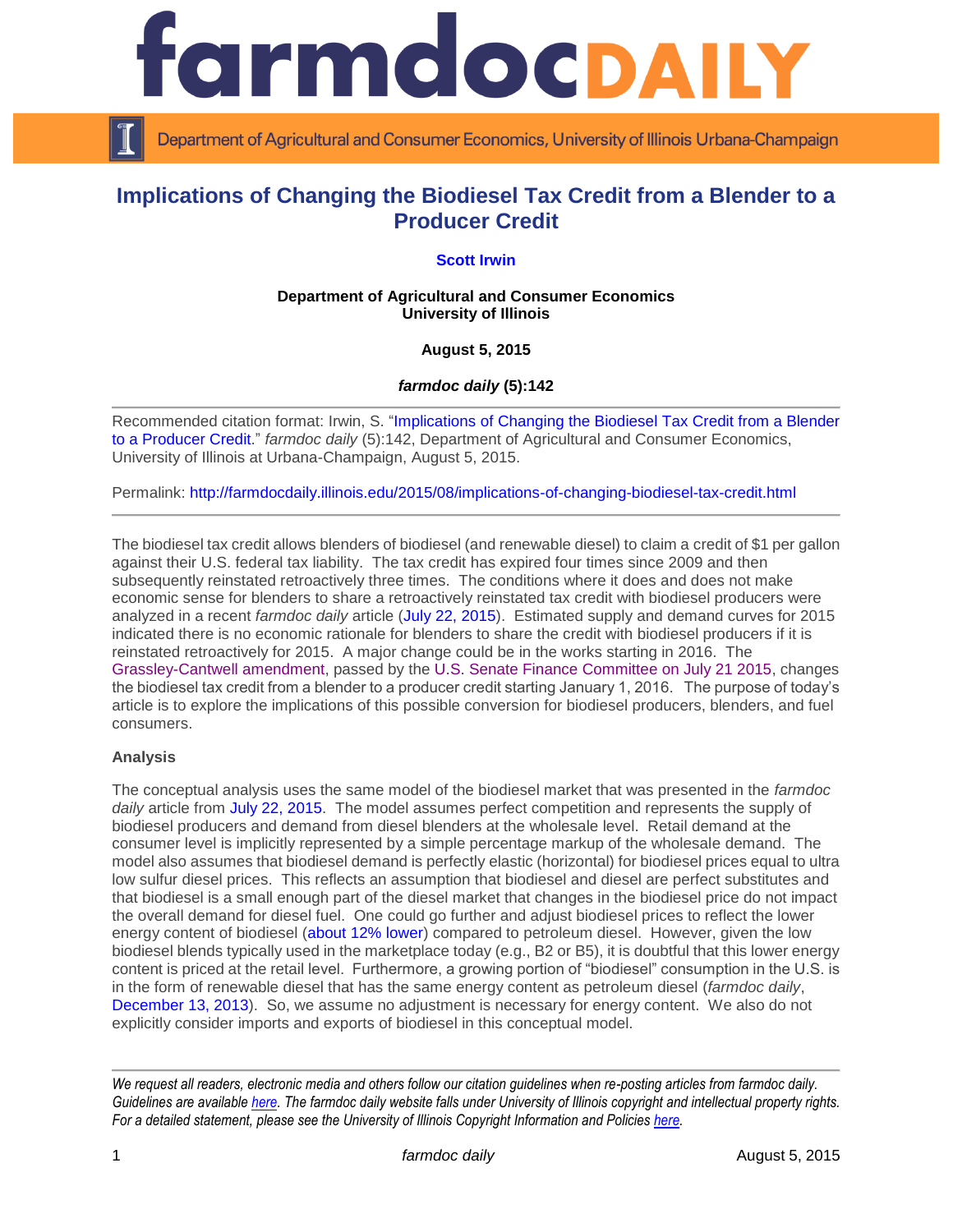We begin the analysis by reviewing the scenario where this is a blenders tax credit and no volume mandate. As shown in Figure 1, only a small amount of biodiesel would be produced in the U.S. with no tax credit (Q1<sup>\*</sup>) and biodiesel producers receive the same price as diesel producers (Pulsd). The model accounts for the tax credit by shifting the biodiesel demand curve up by the amount of the credit, which is \$1 per gallon. This assumes full pass through of the credit from blenders to producers. In other words, at any given quantity of biodiesel, the effective selling price for biodiesel producers is increased by the amount of the credit. The upward shift in the demand curve results in a much larger amount of biodiesel being produced  $(Q2<sup>*</sup>)$  as producers respond to the higher effective selling price  $(P_{bd})$ . It makes economic sense under this scenario for the biodiesel producer and blender to negotiate a sharing agreement for a tax credit that is reinstated after the fact. If the tax credit was not in place at the time of the transaction, the biodiesel producer would have been paid the same price as diesel producers. However, if the tax credit had been in place, the biodiesel selling price would be increased by \$1 per gallon, the amount of the tax credit. One can think of a retroactively reinstated tax credit as a \$1 per gallon windfall to blenders that would have gone to biodiesel producers in the form of a higher selling price if it had been in place at the time of the transaction.



We now consider the scenario where the biodiesel tax credit is provided to producers instead of blenders. As shown in Figure 2, the tax credit shifts the biodiesel supply curve down by the amount of the credit, \$1 per gallon. This assumes full pass through of the credit from producers to blenders. In other words, at any given quantity of biodiesel, the effective buying price for blenders is reduced by the amount of the credit. This, once again, results in a much higher amount of biodiesel being produced. Notice that as drawn in Figure 2 the amount of biodiesel produced  $(Q2^*)$  is exactly the same as in the case of a blender tax credit. However, the selling price of biodiesel producers  $(P_{bd})$  is the same as the wholesale price of diesel  $(P_{uds})$ when the credit is given to producers. For this reason, it would never make economic sense for biodiesel producers to share with blenders a tax credit that is reinstated after the fact. Whether or not the tax credit is place at the time of the transaction, the blender pays the same price for biodiesel—the wholesale diesel price.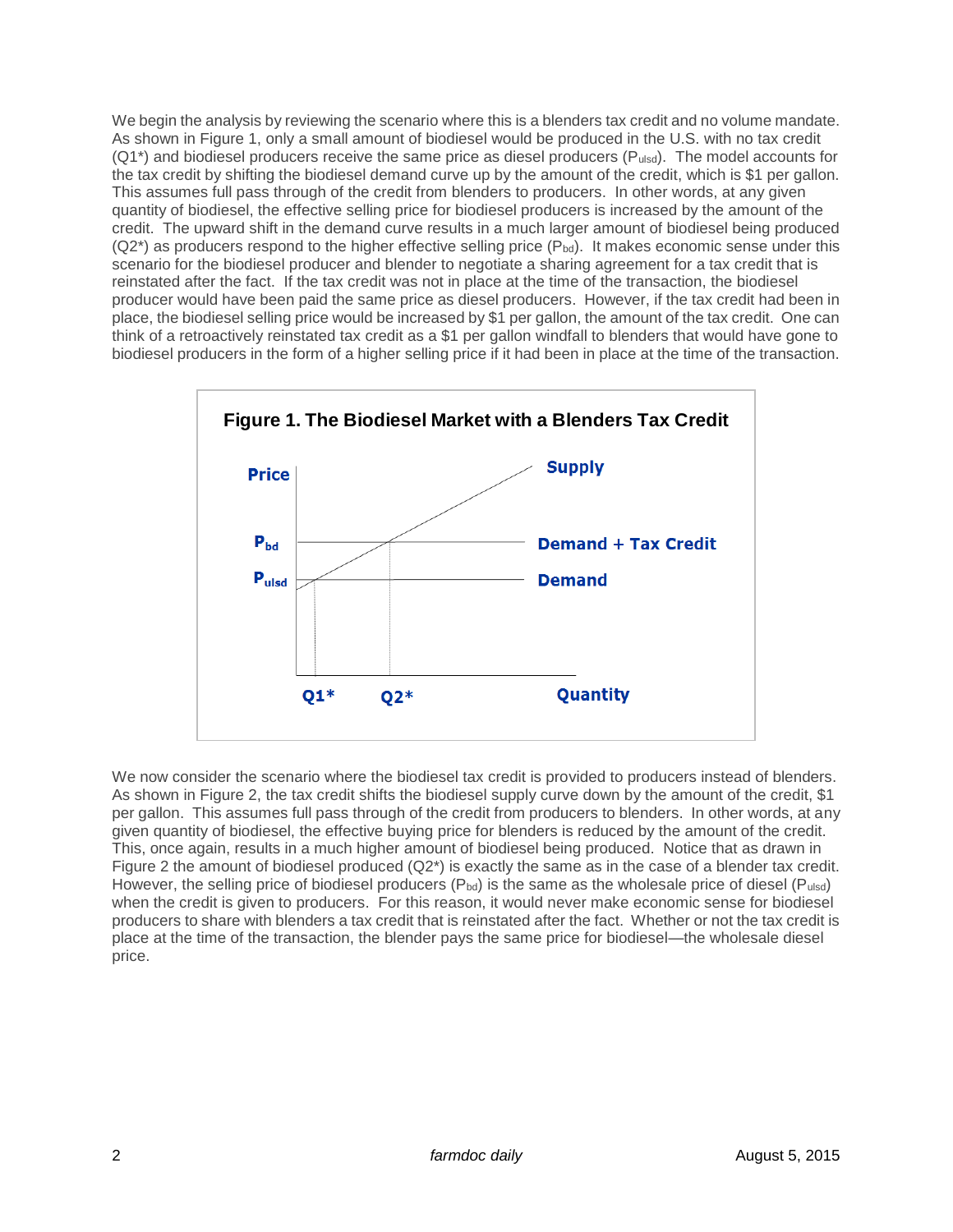

The next step is to consider a policy scenario with both a producer biodiesel tax credit and a volume mandate. Figure 3 shows a scenario with a producer tax credit and a binding volume mandate. A producer tax credit with a non-binding mandate has similar impacts to a producer tax credit only, and therefore, will not be presented here (see the *farmdoc daily* article on [July 22, 2015](http://farmdocdaily.illinois.edu/2015/07/why-blenders-share-retroactively-reinstated-tax.html) for further details in the case of a blender credit). The mandate is binding in Figure 3 because it requires a higher level of production than under a tax credit alone (Q2<sup>M</sup>>Q2<sup>\*</sup>). In order to incentivize the higher production, biodiesel producers must be paid a price that is higher ( $P_{bd}$ ) than the wholesale diesel price ( $P_{ulsd}$ ). However, the biodiesel price paid to producers is lowered by \$1 per gallon due to the tax credit, as reflected in the downward shift in the supply curve. From the perspective of a diesel blender, there is still a wedge between the price paid to biodiesel producers and the price charged to retailers (consumers) for the biodiesel in diesel blends. This wedge, or loss, is the wholesale diesel price minus the biodiesel price at the mandated quantity. Under these assumptions, sharing provisions in marketing contracts are irrelevant because a binding volume mandate cannot be imposed retroactively (at least in theory).

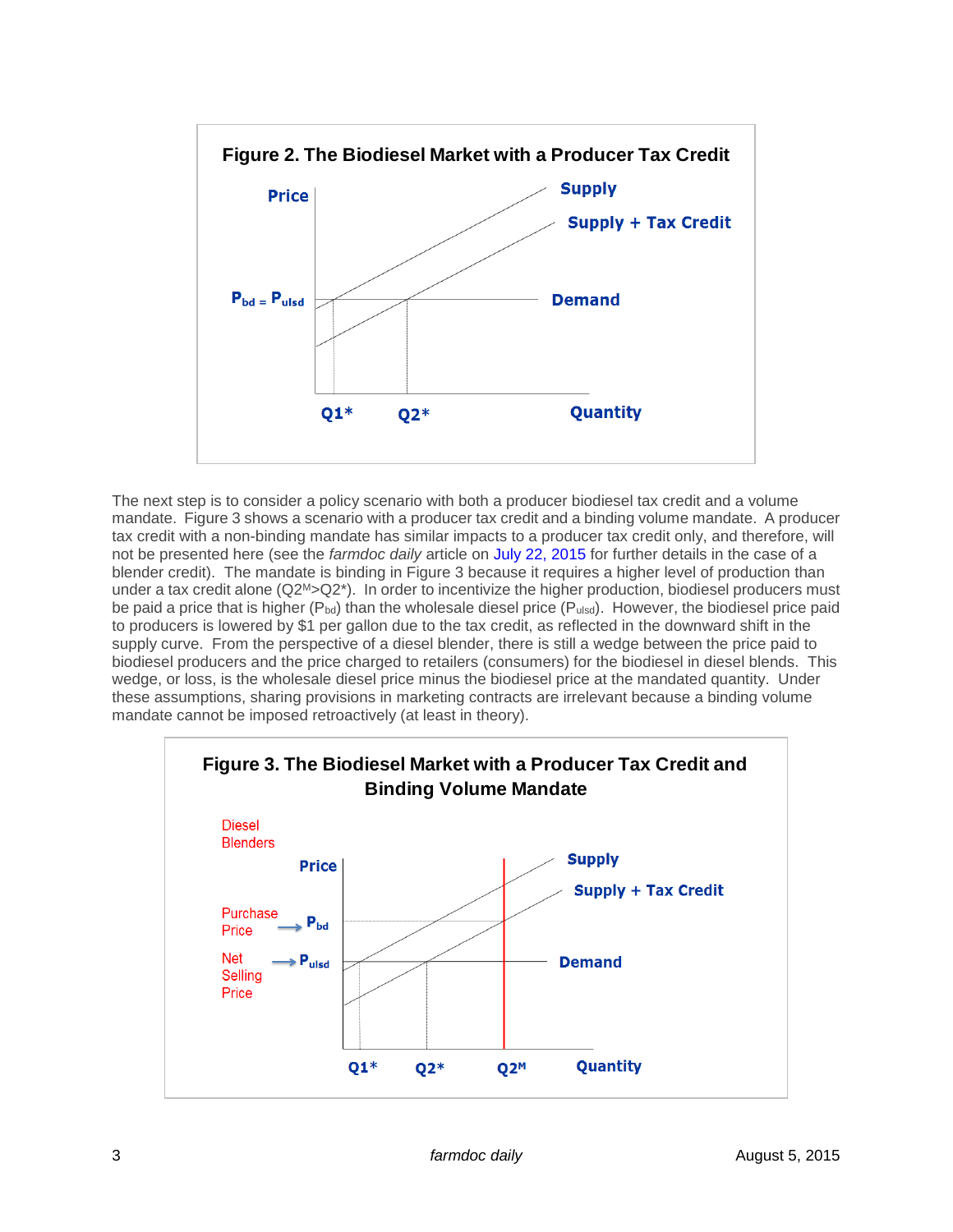The effect of the tax credit under the scenario presented in Figure 3 is purely redistributive because production will be at the mandated volume whether the tax credit is in place or not. Note that without the tax credit the cost of requiring a level of production and consumption above the market equilibrium  $(Q1^*)$  is initially borne by diesel blenders in the form of a producer biodiesel price that exceeds the wholesale diesel price. In the conceptual model used here, this cost is then fully passed on to diesel consumers in the form of higher retail prices for diesel (weighted appropriately for the proportion of the blend that is biodiesel). So, diesel consumers ultimately bear the cost of the binding volume mandate. When there is also a producer tax credit in place, as in Figure 3, the credit partially offsets the cost borne by diesel consumers in the form of a lower producer biodiesel price. In other words, the cost is lowered by the amount of the tax credit and the total cost of complying with the biodiesel mandate is shared between taxpayers and diesel consumers. Interestingly, this is the same outcome whether the tax credit is given initially to producers or blenders. The only thing that changes is the channel of the subsidy. Under a producer credit, taxpayers subsidize a lower producer biodiesel price, while under a blender credit taxpayers subsidize a higher wholesale biodiesel price.

We can now turn from a purely conceptual analysis to making specific estimates for 2016, when the biodiesel tax credit could be changed to a producer credit. Figure 4 presents estimated supply and demand curves for biomass-based diesel in 2016. The upper supply curve is the same as the supply curve used in the analysis of the blender tax credit in the [July 22, 2015](http://farmdocdaily.illinois.edu/2015/07/why-blenders-share-retroactively-reinstated-tax.html) *farmdoc daily* article (see Figure 5 in the article). This supply curve represents the combined domestic and import responsiveness of conventional biodiesel as well as renewable diesel (see the *farmdoc daily* article on [December 13, 2013](http://farmdocdaily.illinois.edu/2013/12/Estimating-Biomass-Based-Diesel-Supply-Curve.html) for details). Average weekly values for key variables from January through mid-July 2015 were used to project variables for the entire 2015 calendar year for that analysis. The same projections for 2016 are reasonable given available data. In a like fashion, the 2016 demand curve is simply the horizontal curve given by the average level of the wholesale diesel prices to date in 2015, \$1.73 per gallon. Given the simplicity of the model and estimation methods, the derived supply and demand curves should be viewed as useful approximations rather than highly reliable estimates.

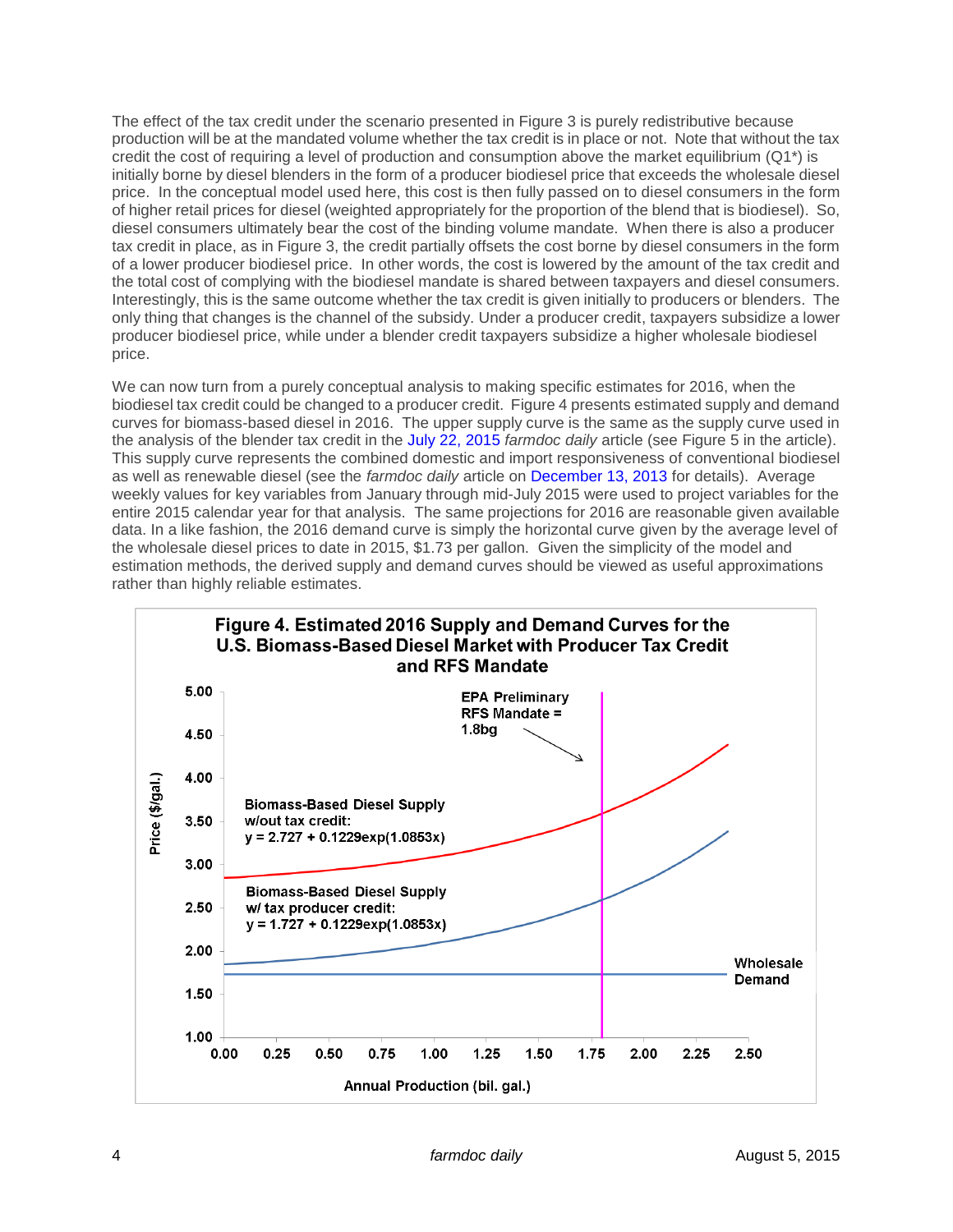The lower supply curve in Figure 4 simply shifts the supply curve down by \$1 per gallon at each level of biodiesel production in order to reflect a producer biodiesel tax credit. Even with the incentive provided by the tax credit, the estimated supply and demand curves indicate the equilibrium quantity of biodiesel (both conventional and renewable) in Figure 4 is zero because the demand curve does not intersect the supply curve with the credit at any positive quantity. Given this situation, it is obvious that the [\(preliminary\) 2016](http://www.gpo.gov/fdsys/pkg/FR-2015-06-10/pdf/2015-13956.pdf)  [RFS volume mandate of 1.8 billion gallons](http://www.gpo.gov/fdsys/pkg/FR-2015-06-10/pdf/2015-13956.pdf) dominates the producer tax credit in terms of stimulating biodiesel production. Of course, there is a point where lower soybean oil or higher wholesale diesel prices will make the tax credit dominant in terms of stimulating biodiesel production. To reach the point where the producer tax credit is equal to the RFS mandate in quantity terms the soybean oil price would have to fall from \$0.32 to \$0.21 per pound or the wholesale diesel price would have to rise from \$1.73 to \$2.59 per gallon. Price movements of these magnitudes seem unlikely.

There is another impact of changing the biodiesel tax credit to a producer tax credit that is not reflected in Figure 4. As noted above, the supply curves represent the combined domestic and import responsiveness of conventional biodiesel as well as renewable diesel. The [Grassley-Cantwell](http://www.finance.senate.gov/imo/media/doc/Master%20Extender%20Amendments.pdf) amendment recently approved by the U.S. Senate Finance Committee limits the tax credit to conventional biodiesel and renewable diesel produced in the U.S. Under previous legislation, the tax credit could be applied to biodiesel blended in the U.S. regardless of whether the biodiesel was produced in the U.S. or imported. Some evidence on the importance of this potential change is found in Table 1, which presents D4 biodiesel and D6 ethanol RINs generation net of error corrections for 2012-2015. Imported RINs are the sum of imported and foreign generated RINs. RINs generation for 2015 is estimated by annualizing January-June 2015 generation.

| Year | <b>D4 RINs Generation</b> |                 |            | <b>D6 RINs Generation</b> |          |            |
|------|---------------------------|-----------------|------------|---------------------------|----------|------------|
|      | Total                     | <b>Imported</b> | Imported % | Total                     | Imported | Imported % |
| 2012 | 1.731                     | 0.146           | 8.4        | 12.981                    | 0.000    | 0.0        |
| 2013 | 2.730                     | 0.553           | 20.3       | 13.326                    | 0.243    | 1.8        |
| 2014 | 2.703                     | 0.496           | 18.3       | 14.339                    | 0.336    | 2.3        |

Notes: Total RINs generation is net of error corrections. Imported RINs are the sum of imported and foreign generated RINs. All categories reported in billion gallons of ethanol equivalents unless otherwise indicated. RINs generation for 2015 is estimated by annualizing January-June generation.

The data in Table 1 show that about 18-20 percent of D4 RINs generation and 2-3 percent of D6 RINs generation in recent years was associated with imported biofuel volumes. Converting the D4 import volumes back to "wet" gallons (using a weighted-average conversion factor of 1.62), imported volumes of conventional biodiesel and renewable diesel were between about 260 and 330 million gallons per year. One can infer that virtually all of the imported D6 RINs generation represents biodiesel and renewable diesel because these are listed separately in the [EPA EMTS system](http://www.epa.gov/otaq/fuels/rfsdata/) and the annual totals for these two categories are within a few million gallons of the annual totals for foreign generated and imported D6 RINs. After converting the D6 import volumes back to "wet" gallons (using a weighted-average conversion factor of 1.62), imported volumes of conventional biodiesel and renewable diesel through this channel have been rising steadily in recent years and currently are on pace to total about 250 million gallons in 2015. The total of the two sources of imported conventional biodiesel and renewable diesel was about 100 million (wet) gallons in 2012 and near 500 million (wet) gallons each year over 2013-2015. Combining all four years, a total of about 1.6 billion gallons of conventional biodiesel and renewable diesel was imported, all of which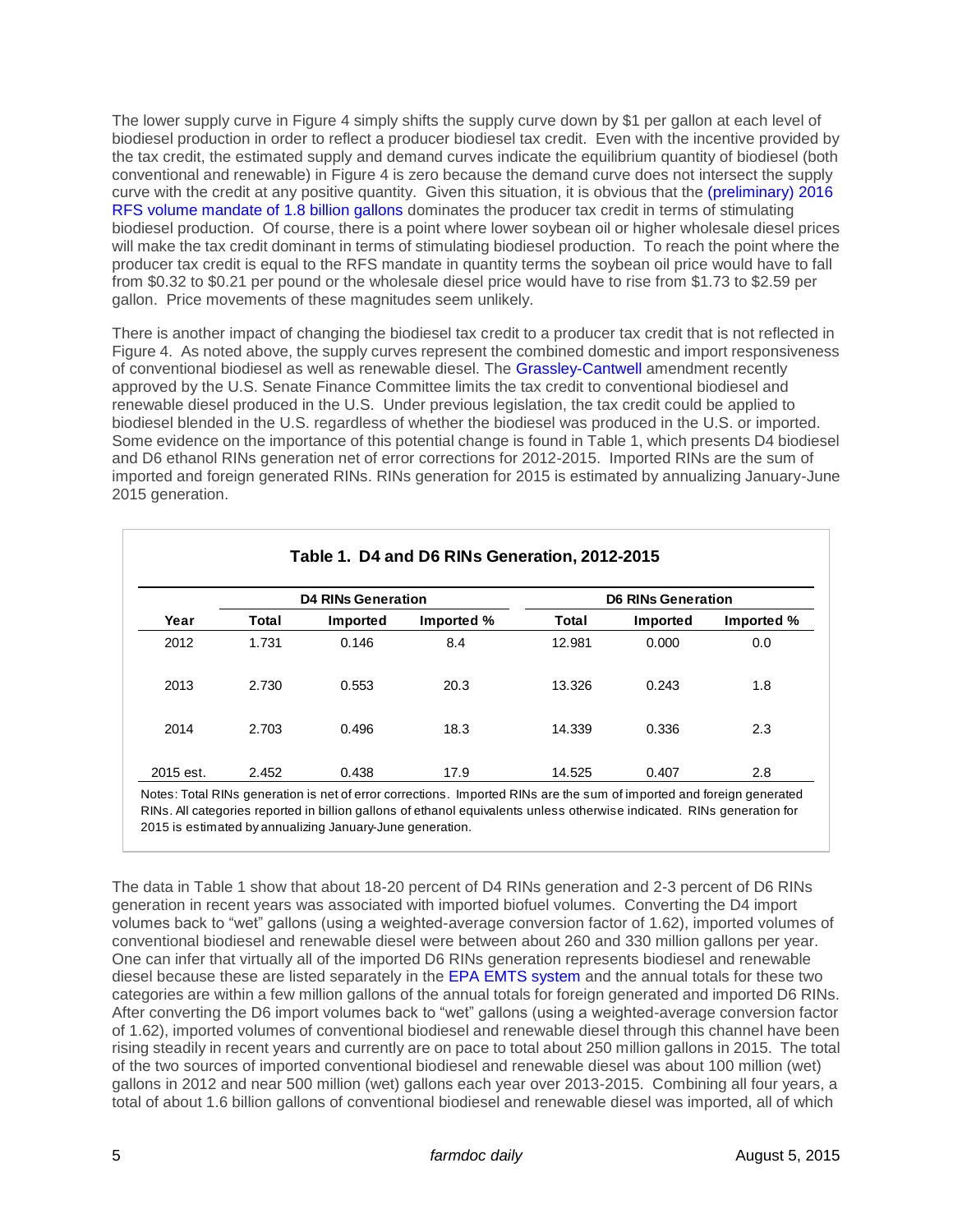was presumably eligible for the blenders tax credit. The total tax expenditure for imported biodiesel would therefore have been roughly \$1.6 billion.

The available data suggest that changing the biodiesel tax credit to a U.S. producer only credit could have sizable impacts on the supply of biodiesel. The 500 million gallons of biodiesel imported into the U.S. in recent years would be subject to what is effectively a \$1 per gallon import tariff. The possible economic impacts are illustrated in Figure 5. The middle supply curve subtracts 0.26 billion gallons of quantity for each price, which is roughly the amount of conventional biodiesel and renewable diesel imports through the D4 channel in recent years. Conventional biodiesel and renewable diesel imports through the D6 channel are not incorporated because the first (top) supply curve did not take into account these volumes in the original analysis (*farmdoc daily*, [December 13, 2013\)](http://farmdocdaily.illinois.edu/2013/12/Estimating-Biomass-Based-Diesel-Supply-Curve.html). The main economic impact would once again be redistributive. Whether the tax credit is a producer or blender credit, the RFS mandate is highly likely to remain binding. So, the leftward shift of the supply curve relative to the lowest curve simply implies that more of the cost of complying with the RFS biodiesel mandate would be shifted from taxpayers to consumers. While seemingly small on the graph, the shift in Figure 5 represents \$0.33 per gallon of biodiesel, a non-trivial amount. The restriction of biodiesel imports could have a much larger impacts on compliance costs for the RFS in future years if the degree of "push" above the E10 blend wall signaled in the EPA's latest proposal (*farmdoc daily*[, June 17, 2015\)](http://farmdocdaily.illinois.edu/2015/06/implementing-rfs-with-push-strategy.html) has to be met to a significant degree by biodiesel RINs generation.



## **Implications**

A major change for the \$1 per gallon biodiesel tax credit could be in the works starting in 2016. The [Grassley-Cantwell amendment,](http://www.finance.senate.gov/imo/media/doc/Master%20Extender%20Amendments.pdf) passed by the [U.S. Senate Finance Committee on July 21 2015,](http://www.finance.senate.gov/imo/media/doc/Results%20of%20Executive%20Session.07.21.2015.pdf) changes the biodiesel tax credit from a blender to a producer credit starting January 1, 2016. The analysis here indicates that it would never make economic sense for biodiesel producers to share with blenders a producer tax credit that is reinstated after the fact. The reason is that the blender pays the same price for biodiesel—the wholesale diesel price—whether or not the tax credit is place at the time of the transaction.